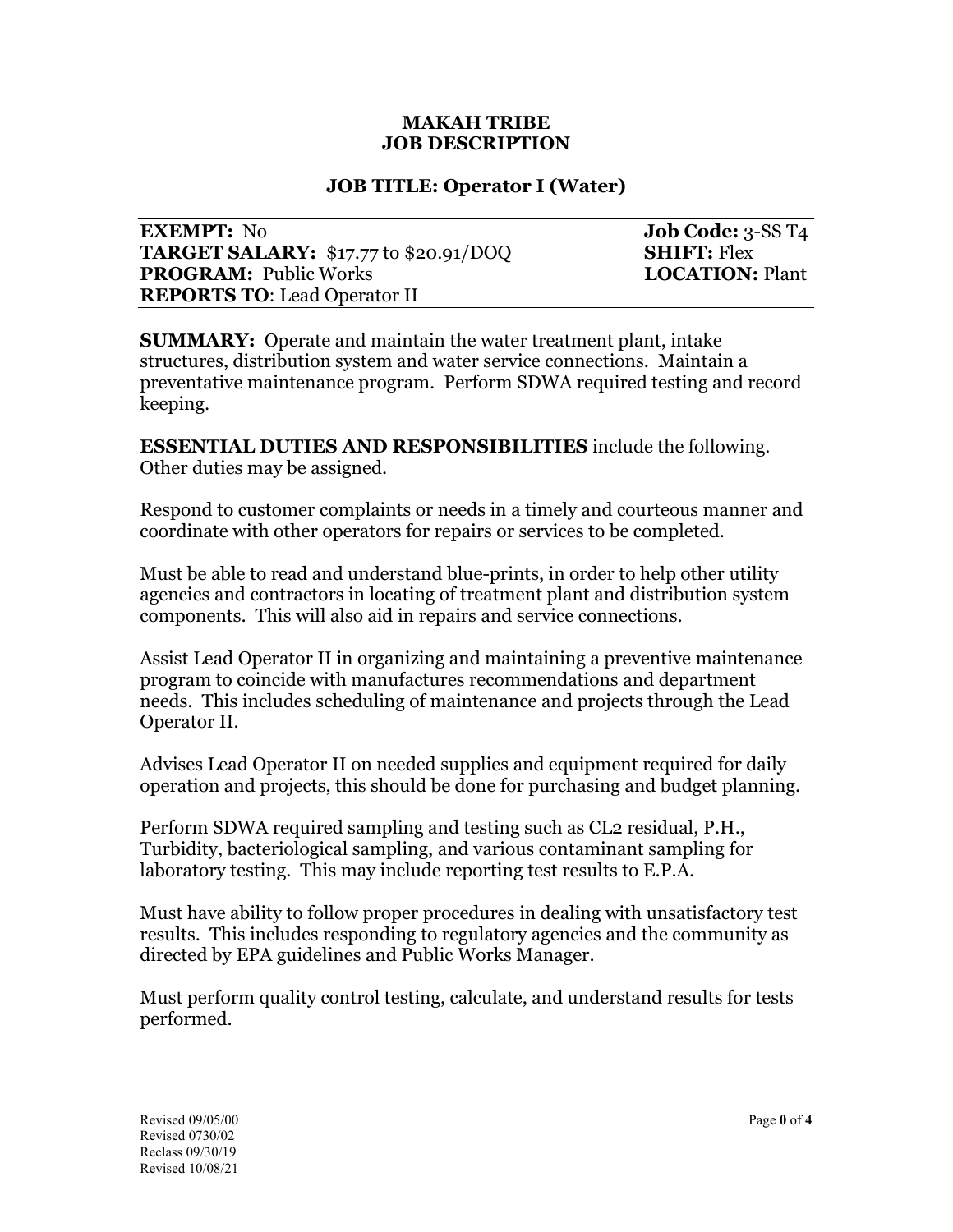Perform daily inspections of water treatment plant and intake structures, which includes troubleshooting and repairs to system controls, motor and pumps, minor electrical, etc.

Responsible for keeping records and reports that are pertinent to the water treatment plant and intake facilities.

Required to work a flex schedule, which includes weekend duty.

Respond to emergency call outs if available.

### **QUALIFICATION REQUIREMENTS: EDUCATION and/or EXPERIENCE:**

High school diploma or general education degree (GED).

Must have at least one-year experience in related field.

# **LANGUAGE SKILLS:**

Ability to read, analyze, and interpret general business periodicals, professional journals, technical procedures, or governmental regulations. Ability to write reports, business correspondence, and procedure manuals. Ability to effectively present information and respond to questions from groups of managers, customers, and the general public.

# **MATHEMATICAL SKILLS:**

Ability to apply advanced mathematical concepts such as exponents, logarithms, hydraulics, and permutations. Ability to apply mathematical operations to such tasks as frequency distribution, determinations of test reliability and validity, analysis of variance, correlation techniques, sampling theory, and factor analysis.

# **REASONING ABILITY:**

Ability to define problems, collect data, establish facts, and draw valid conclusions. Ability to interpret an extensive variety of technical instructions in mathematical or diagram from and deal with several abstract and concrete variables.

# **CERTIFICATES, LICENSES, REGISTRATIONS**

Must have a valid Washington state Drivers license and insurable. May be required to drive a Tribal GSA vehicle to perform job duties. If so, a driving history/background check will be conducted on the applicant.

Must have a Group I State Certification in Water Treatment Plant Operation or ability to obtain one within 24 months.

# **OTHER SKILLS AND ABILITIES**

Revised 09/05/00 Page 1 of 4 Revised 0730/02 Reclass 09/30/19 Revised 10/08/21 Ability to establish and maintain effective working relationships with diverse groups of people including staff, the public and professional agencies.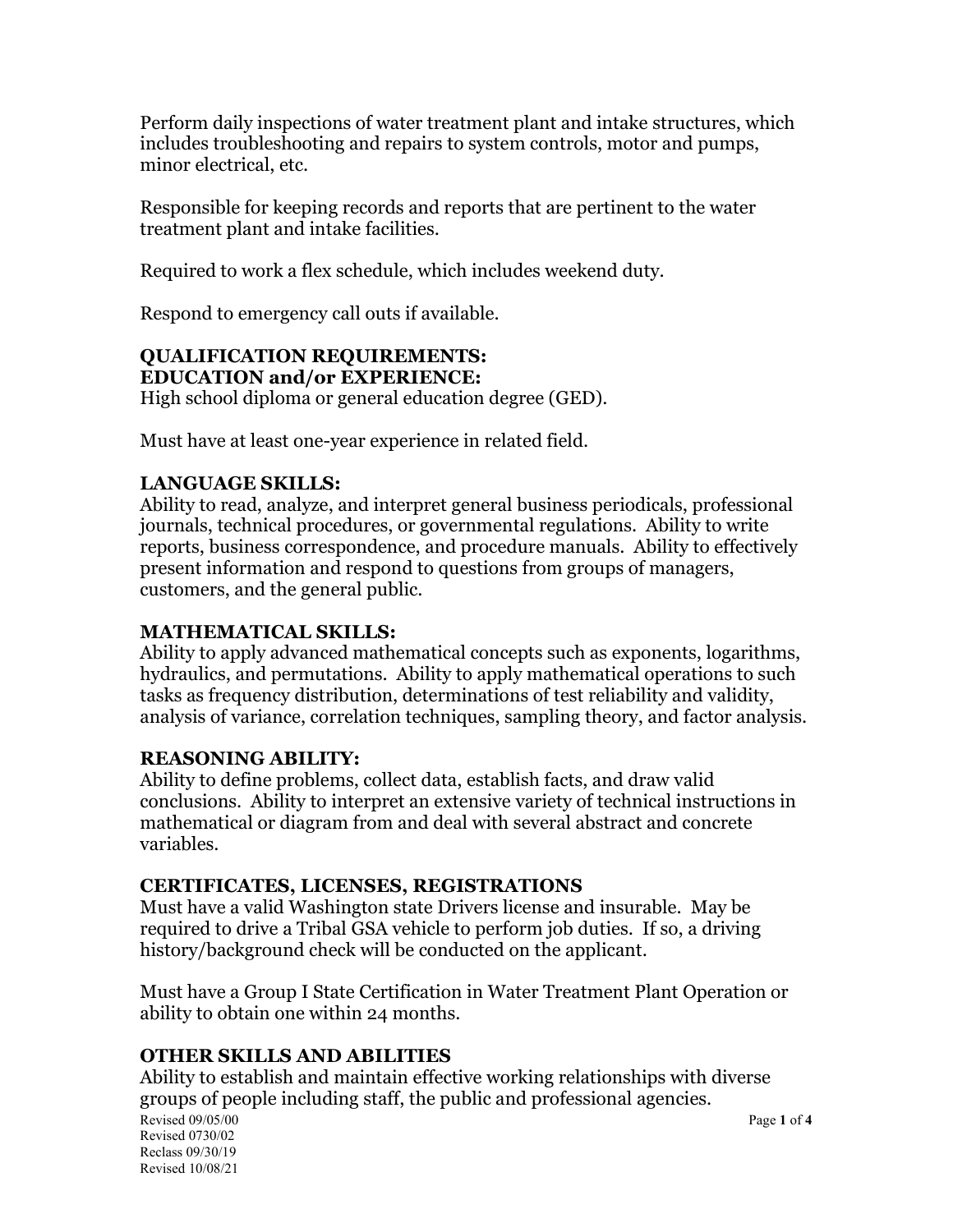Must have a working competence in computer applications utilizing popular software programs, word processing, database, and spreadsheets.

Ability to prepare accurate reports as required.

Must submit to and clear a pre-employment alcohol and drug test and random testing, in accordance with the Drug and Alcohol-Free Workplace Act of 2002.

### **SPECIAL REQUIREMENTS**

**Immunization Requirements:** Must be fully immunized against COVID-19 and provide documented proof of vaccination prior to employment.

Ability to work fluctuating hours, respond to emergency calls after hours, weekends and holidays.

## **PHYSICAL DEMANDS**

While performing the duties of this job, the employee is occasionally required to stand, walk, and sit. The employee must occasionally lift and/or move up to 100 pounds.

### **WORK ENVIRONMENT**

While performing the duties of this job, the employee is occasionally exposed to wet and/or humid conditions and outside weather conditions. The noise level in the work environment is usually moderate.

### **APPLICATION PROCESS:**

Submit a Tribal Application for this position with supporting documentation to:

**Makah Tribal Council OPEN: June 16, 2022 Human Resources CLOSE: June 30, 2022 P.O. Box 115, Bldg 7 Neah Bay, WA 98357 Fax: (360) 645-3123 E-mail: katherine.thompson@makah.com**

#### **IT IS THE RESPONSIBILITY OF THE APPLICANT TO PROVIDE SUFFICIENT INFORMATION TO PROVE QUALIFICATIONS FOR TRIBAL POSITIONS.**

**PLEASE NOTE:** If requirements are not met, i.e., submission of a resume in lieu of a Tribal application, or not including required certification, your application will not be reviewed and will be disqualified.

The Makah Tribal Council is an Equal Opportunity Employer and actively encourages applications from all persons regardless of race, color, religion, sex, age, national origin, marital status or ancestry, sexual orientation or sensory,